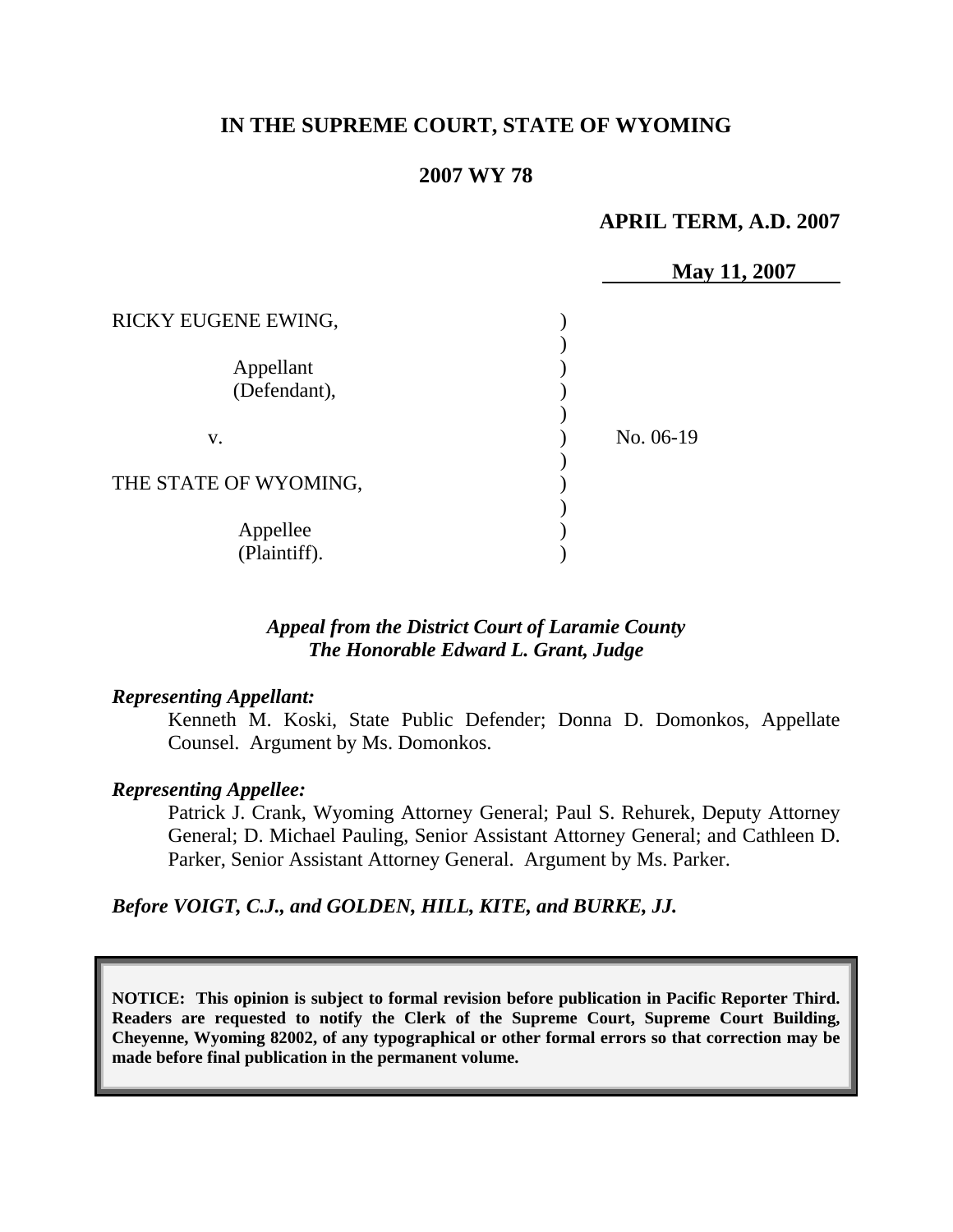#### **VOIGT**, **Chief Justice**.

 $\overline{a}$ 

[¶1] Appellant, Ricky Ewing, was charged with and convicted of interference with a peace officer under Wyo. Stat. Ann. § 6-5-204(a) (LexisNexis 2003), and aggravated assault and battery with a drawn deadly weapon under Wyo. Stat. Ann. § 6-2-502(a)(iii) (LexisNexis 2003). Appellant asserts that the trial court committed reversible error in refusing to give a jury instruction on the meaning of the word "drawn" as it applied to the aggravated assault charge, and that the evidence was not sufficient to support his conviction for that offense. We affirm.

#### **ISSUES**

[¶2] 1. Did the district court err in refusing to give an instruction on the meaning of the word "drawn"?

2. Was there sufficient evidence presented at trial on the charge of aggravated assault to support the jury's guilty verdict?

## **FACTS**

[¶3] At about 2:00 a.m., on January 31, 2004, Appellant returned to the home he shared with Nancy Houston after a two-week absence. Ms. Houston informed Appellant that the police had been at the house earlier that evening with a warrant for his arrest. At some point, Ms. Houston became upset with Appellant, and called the police to have him removed from the home. Appellant left the house and went to a shed on the property where he kept his tools, and where he often went to work or relax.

[¶4] Several sheriff's deputies responded to Ms. Houston's call. They arrived with the dual purpose of responding to the call and of arresting Appellant on the basis of outstanding warrants. Dispatchers had already warned them that Ms. Houston believed there was a gun in the shed with Appellant. At the scene, the officers approached the shed and ordered Appellant to come out. Appellant, who had seen the officers approach on the closed circuit television system he had installed in the shed because of problems with burglaries, refused to answer. The officers then tried to open the doors to the shed. Finding the doors locked, they attempted to pry them open. While they were working to open the doors, the officers heard someone inside the shed yell, "Any  $[m \dots, f \dots]$ that comes in that door is going to get shot, then I'll shoot myself in the head." $1$  At that

<span id="page-1-0"></span><sup>&</sup>lt;sup>1</sup> Three of the deputies testified about their recollections of this statement. While all differ slightly in wording, the descriptions are substantially similar. This particular version is the recollection of one of the primary responding officers as noted in the report of his trainee, who was also on the scene. Mr. Ewing,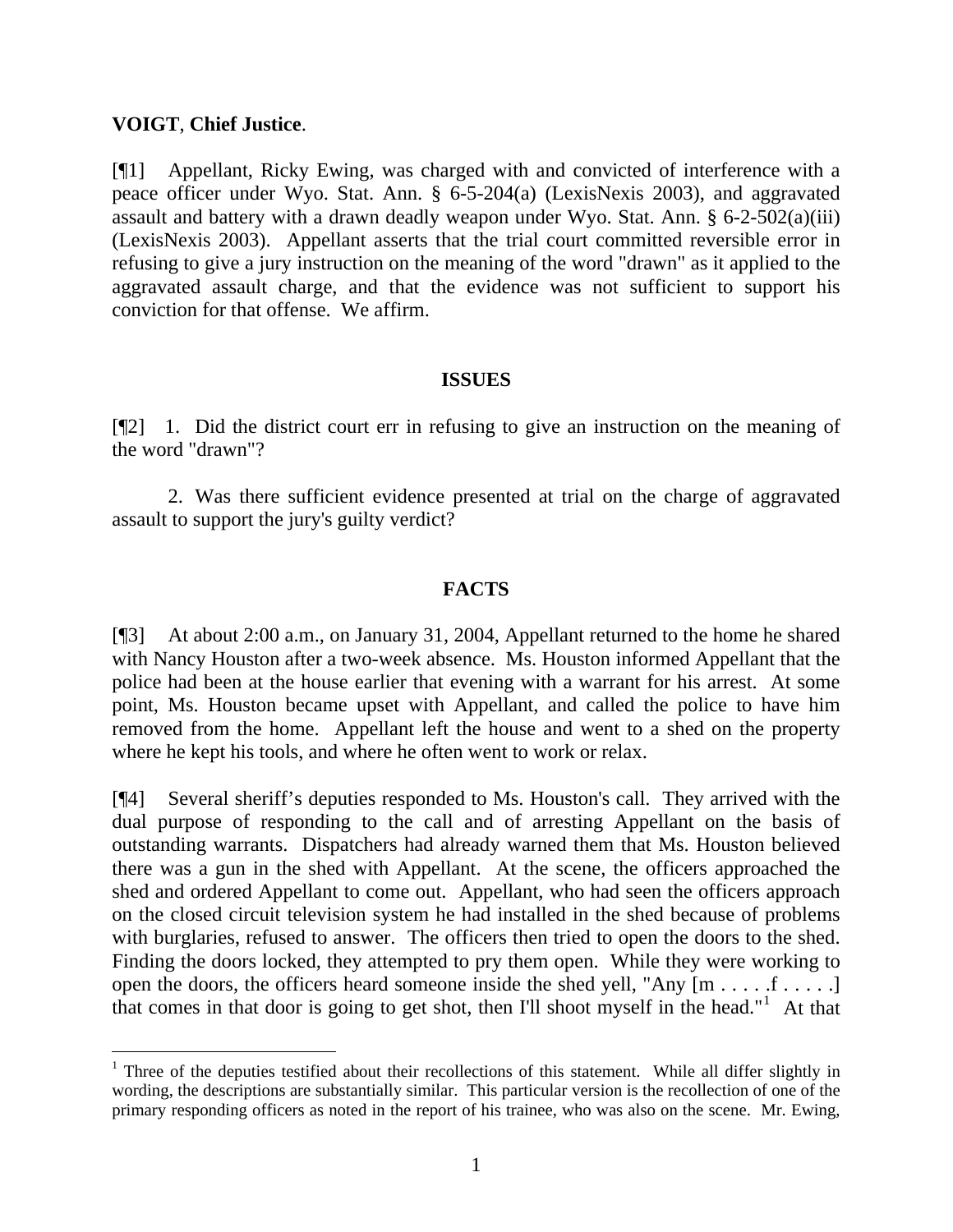point, the officers withdrew and, implementing procedures for facing a "barricaded gunman," isolated and surrounded the shed, and called in Special Weapons and Tactics (SWAT) personnel. SWAT officers arrived on the scene and a standoff ensued, lasting until 6:30 in the morning. The confrontation ended when officers fired a round of pepper spray into the shed, forcing Appellant out. The responding officers arrested him and searched the shed. They found a rifle on a shelf in the shed next to the closed circuit television that Appellant had been using to monitor activity outside the shed, along with the cell phone he had been using, and a note he had written during the standoff. Nancy Houston testified that she had last seen the rifle on the floor of the shed two days before "behind a bunch of things."

[¶5] At trial, a jury found Appellant guilty of interference with a peace officer under Wyo. Stat. Ann. § 6-5-204(a) and aggravated assault and battery under Wyo. Stat. Ann. § 6-2-502(a)(iii). Appellant was sentenced to one year for interference with a peace officer to run concurrently with a four-and-a-half to six-year sentence for aggravated assault. This appeal followed.

#### **JURY INSTRUCTION**

[¶6] Appellant first contends that the judge erred in refusing to give the jury an instruction defining the word "drawn" as used in Wyo. Stat. Ann. § 6-2-502, which statute reads in pertinent part as follows:

(a) A person is guilty of aggravated assault and battery if he:

. . . .

 $\overline{a}$ 

 (iii) Threatens to use a drawn deadly weapon on another unless reasonably necessary in defense of his person, property or abode or to prevent serious bodily injury to another[.]

Appellant requested that the jury be instructed that "[t]o draw a firearm or deadly weapon is to point it intentionally or to aim it at a person."<sup>[2](#page-2-0)</sup>

on the other hand, testified that he yelled, "You [m . . . . .f . . . . .]. First one through the door I will let shoot me in the head."

<span id="page-2-0"></span><sup>&</sup>lt;sup>2</sup> Appellant claims that the definition is from *Black's Law Dictionary*, but provides no citation. The sixth edition of *Black's Law Dictionary* contains a definition similar to that provided by Appellant, but omits the words "or to aim it at a person". *Black's Law Dictionary* 494 (6th ed. 1990). It is notable, however, that in the last two editions of *Black's*, the editors have omitted the word "drawn" and no longer attempt to provide a definition.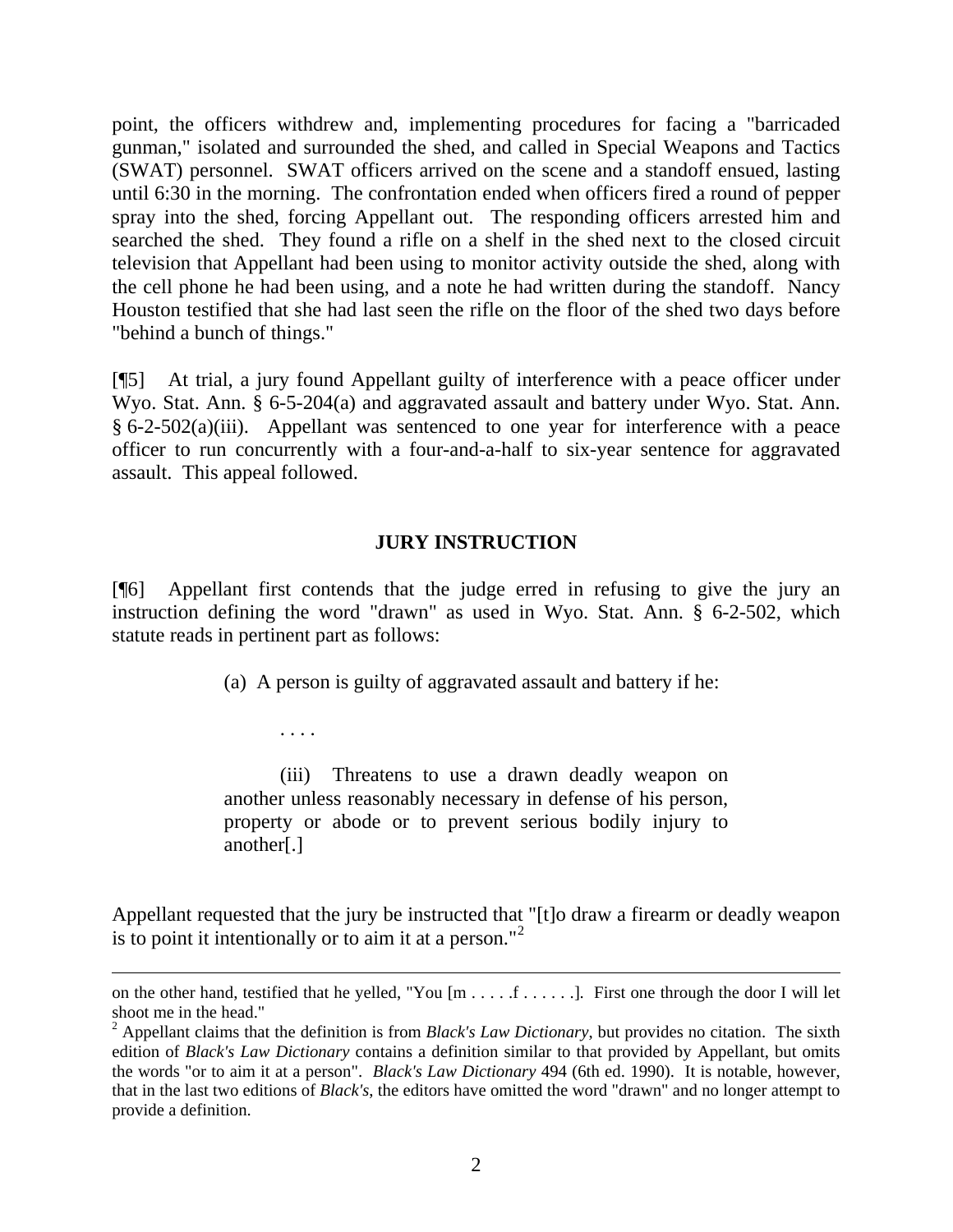## *Standard of Review*

[¶7] Appellant incorrectly characterizes this issue as involving a failure to give a theory of defense instruction. Failure to give an instruction on the law related to a theory of defense is a due process issue, which this Court would review *de novo*. *See Wilkie v. State*, 2002 WY 164, ¶ 4, 56 P.3d 1023, 1024 (Wyo. 2002) (constitutional issues are questions of law and are reviewed *de novo*). However, an instruction that simply defines a term in the charging statute and does not state a recognized legal defense is not a "theory of defense" instruction. *See Bouwkamp v. State*, 833 P.2d 486, 490 (Wyo. 1992) (a theory of defense instruction presents a defense recognized by statute or case law). We will, therefore, review the requested instruction using our general standard of review for jury instructions.

[¶8] We afford the trial court wide latitude in its decisions with respect to jury instructions. *Wilson v. State*, 14 P.3d 912, 915 (Wyo. 2000). We will not find reversible error in a trial court's instructions to the jury unless the instructions do not correctly state the law, or the instructions, taken as a whole, do not sufficiently cover the issues presented at trial. *Seymore v. State*, 2007 WY 32, ¶ 9, 152 P.3d 401, 404 (Wyo. 2007). A trial court has wide latitude, within those parameters, to choose jury instructions tailored to the facts and legal theories of the case. *Id*.

#### *Discussion*

[¶9] Appellant requested a jury instruction on the meaning of the word "drawn" as used in Wyo. Stat. Ann. § 6-2-502(a)(iii). However, a trial court is under no obligation to define a statutory term unless the term carries a technical connotation different from its everyday meaning. *Durham v. State*, 422 P.2d 691, 692 (Wyo. 1967). A term must only be defined if the correct legal definition is such a departure from ordinary meaning that the jury would misunderstand its application to the circumstances before it. *Wilson*, 14 P.3d at 916.

[¶10] We find that the term "drawn," as used in this statute, does not have a technical meaning outside of its ordinary connotation. The term is not defined in the statute, suggesting there was no legislative intent for a specialized meaning, and none of our case law suggests that it has any technical legal meaning.<sup>[3](#page-3-0)</sup> While Appellant believes the word needs further definition, he has not shown that to be the case. Therefore, it was within the jury's province, relying on its common experience, to apply its own understanding of the word, without the necessity of further instruction from the trial court.

 $\overline{a}$ 

<span id="page-3-0"></span> $3$  For the same reason, we have declined to require trial courts to define the word "threaten" in the same statute. *Streitmatter v. State*, 981 P.2d 921, 925-26 (Wyo. 1999); *Cardenas v. State*, 811 P.2d 989, 996 (Wyo. 1991).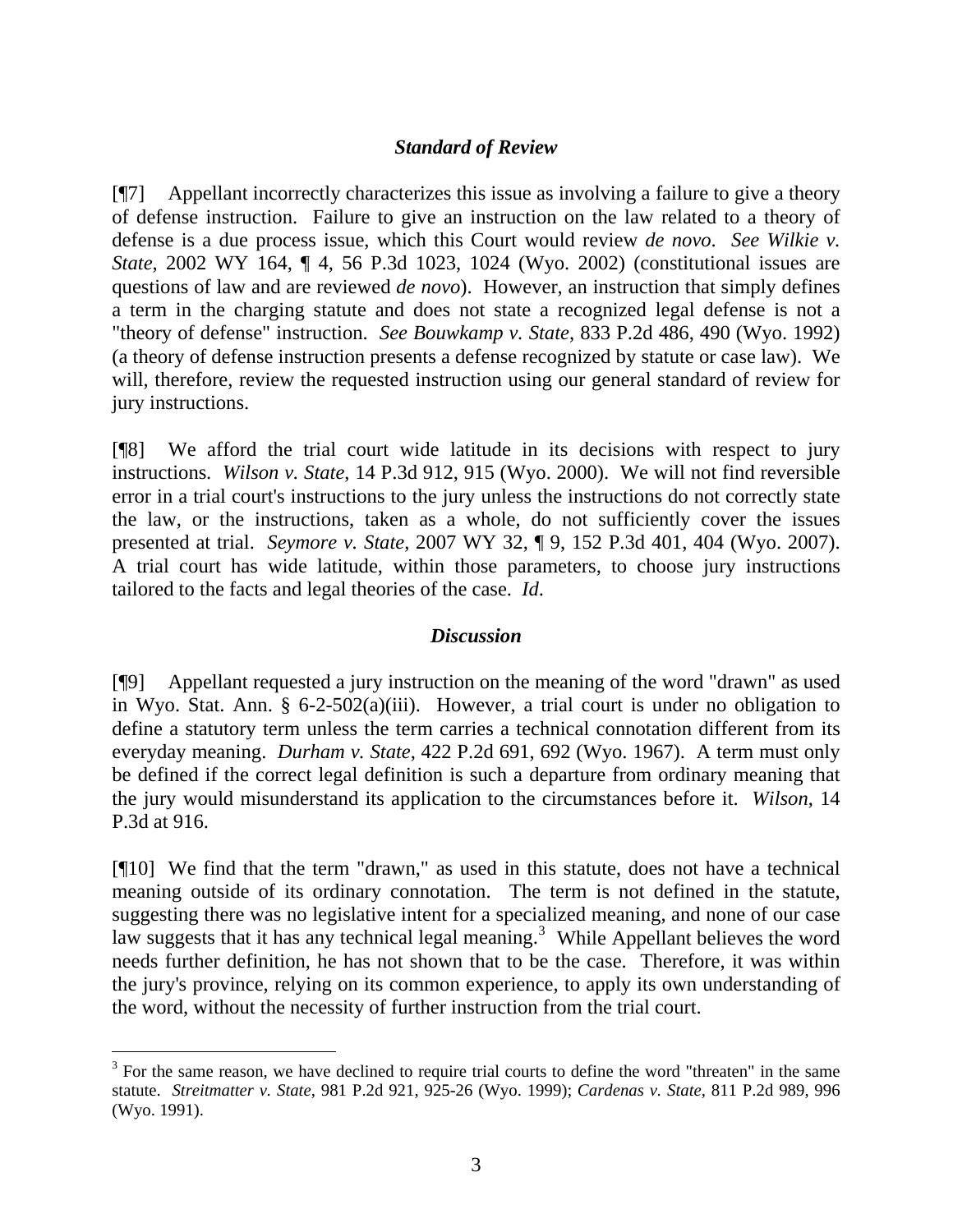### **SUFFICIENCY OF THE EVIDENCE**

### *Standard of Review*

[¶11] When a conviction is challenged on the basis of insufficiency of the evidence, we apply the following standard of review:

> [W]e must determine whether any rational trier of fact could have found the essential elements of the crime beyond a reasonable doubt. When considering a claim of the sufficiency of the evidence, we review that evidence with the assumption that the evidence of the prevailing party is true, disregard the evidence favoring the unsuccessful party, and give the prevailing party the benefit of every favorable inference that we may reasonably draw from the evidence. We will not reweigh the evidence nor will we re-examine the credibility of the witnesses.

*Mendoza v. State*, 2007 WY 26, ¶ 3, 151 P.3d 1112, 1113 (Wyo. 2007).

#### *Discussion*

[¶12] Appellant's sole contention here is that there was insufficient evidence to show that he threatened to use a drawn deadly weapon. Several officers testified that Appellant verbally threatened to shoot them if they continued their attempts to remove him from the shed. The jury, therefore, could have concluded that Appellant threatened the officers. As to a deadly weapon, we have long held that an unloaded gun qualifies as a deadly weapon for the purposes of Wyo. Stat. Ann. § 6-2-502(a)(iii). *Dike v. State*, 990 P.2d 1012, 1019 (Wyo. 1999). That leaves only the issue of whether a reasonable jury could have concluded, beyond a reasonable doubt, that the rifle was "drawn."

[¶13] As discussed above, it was the jury's task to apply the common meaning of the word "drawn" to the situation at hand. *Webster's International Dictionary* defines "draw" as follows:<sup>[4](#page-4-0)</sup> "[verb]1 . . . f: to remove (a weapon) from a sheath  $\langle$  now  $\sim$  your swords and fall to it>." Webster's Third New International Dictionary 686 (1993). A more recent abridged version of *Webster's* dictionary defines "draw" as "*vt.* . . . 5a. To take or pull out for use, as a weapon . . . *vi*. . . . 4. To pull out a weapon for use." *Webster's II New* 

 $\overline{a}$ 

<span id="page-4-0"></span><sup>4</sup> *Webster's International Dictionary* dedicates approximately two full columns of text to the various definitions of the word "draw." We have included only the meaning the jury could reasonably have applied here.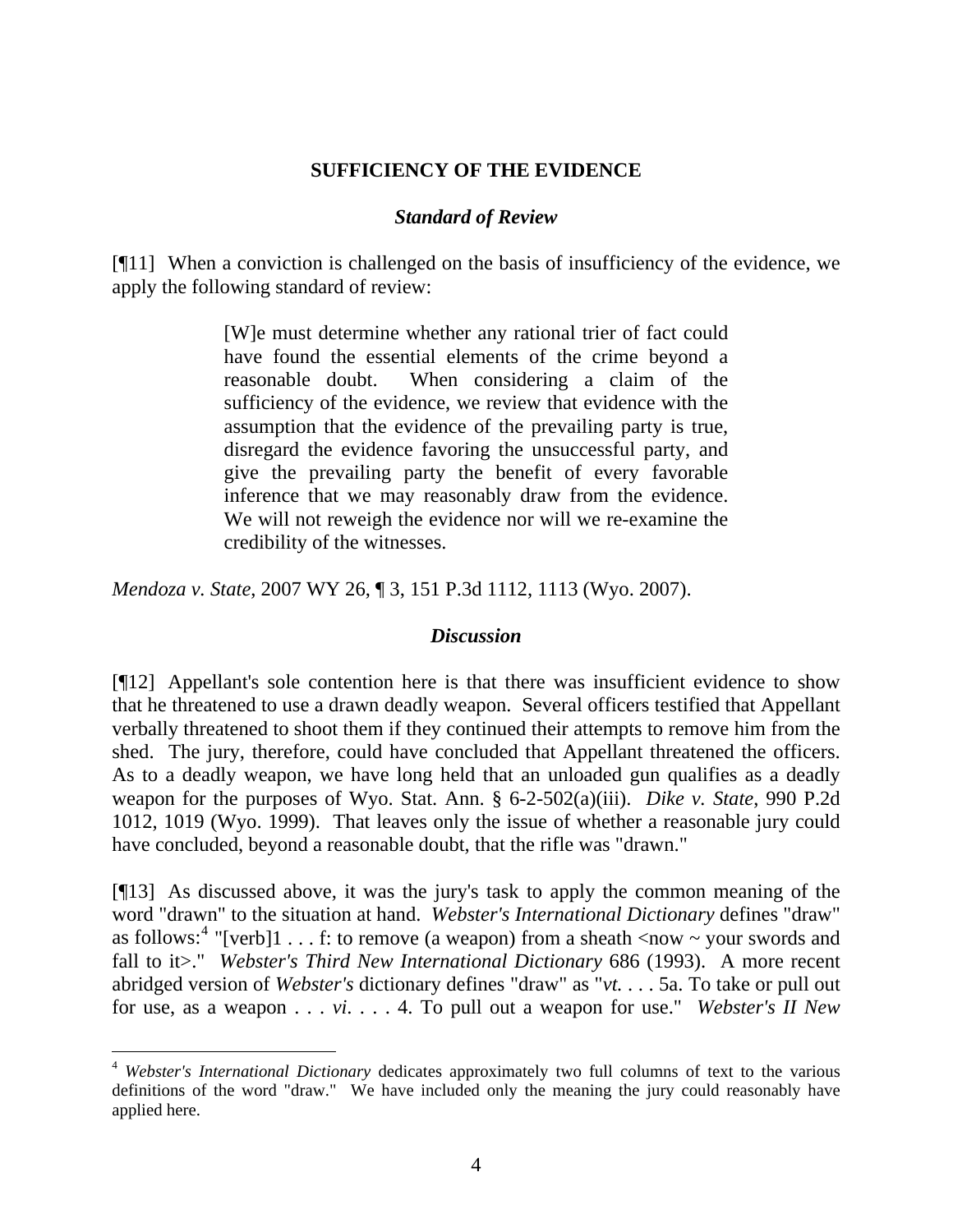*College Dictionary* 350-51 (3d ed. 2005). Similarly, *Merriam-Webster's Collegiate Dictionary* 352 (10th ed. 1995) defines "draw" in this context as "to bring out a weapon (*drew*, aimed, and fired)." We are satisfied from reviewing these sources that the common meaning of "drawn" does not contain the element of aiming or pointing, and the district court did not err in declining to instruct the jury that the word had such a meaning.

[¶14] We have previously found that sufficient evidence existed to uphold a conviction for aggravated assault where a defendant did not point the gun at his victim. In *Hart v. State*, 2003 WY 12, ¶ 6, 62 P.3d 566, 569 (Wyo. 2003), the defendant "pulled the gun out of the back of his pants and showed it to [the victim] by holding it straight up in the air, pointing toward the sky, directly in front of a window." We held that a jury could have found that this constituted a threat to use a drawn deadly weapon, regardless of the fact that the weapon was never pointed or aimed at the victim in that case. *Id*., ¶10, at 569- 570.

[¶15] Here, Appellant contends that the jury could not reasonably conclude beyond a reasonable doubt that he had drawn the rifle, since no one saw him with it in his hand. The jury was presented with evidence, however, in the form of officer testimony, that Appellant verbally threatened to shoot the officers. It was also presented with testimony from Nancy Houston, the other resident of the home where the standoff took place, that the rifle in question had been on the floor in the shed, behind other objects, two days before Appellant's return. The officers on the scene testified that when they entered the shed where Appellant was barricaded, they found the rifle in the open, in close proximity to the cell phone Appellant had been using, the note he had written, and the closed circuit television monitor Appellant had been watching throughout the standoff. Those facts, combined with Appellant's statement that he was going to shoot the officers, allowed for the reasonable inference that Appellant had removed the rifle from its previous location and had placed it in a position for use when he made the threat. Those facts are sufficient to show that the rifle was "drawn."

[¶16] Appellant's argument that he cannot be convicted because no one saw him with the rifle must fail. The law simply does not require such direct proof. No one could have seen the rifle during the standoff because Appellant was in a windowless shed during the entire confrontation. The jury could reasonably have inferred, from the circumstantial evidence presented, that the deadly weapon found with Appellant's possessions at the end of the standoff had been "drawn" while the police were under threat.